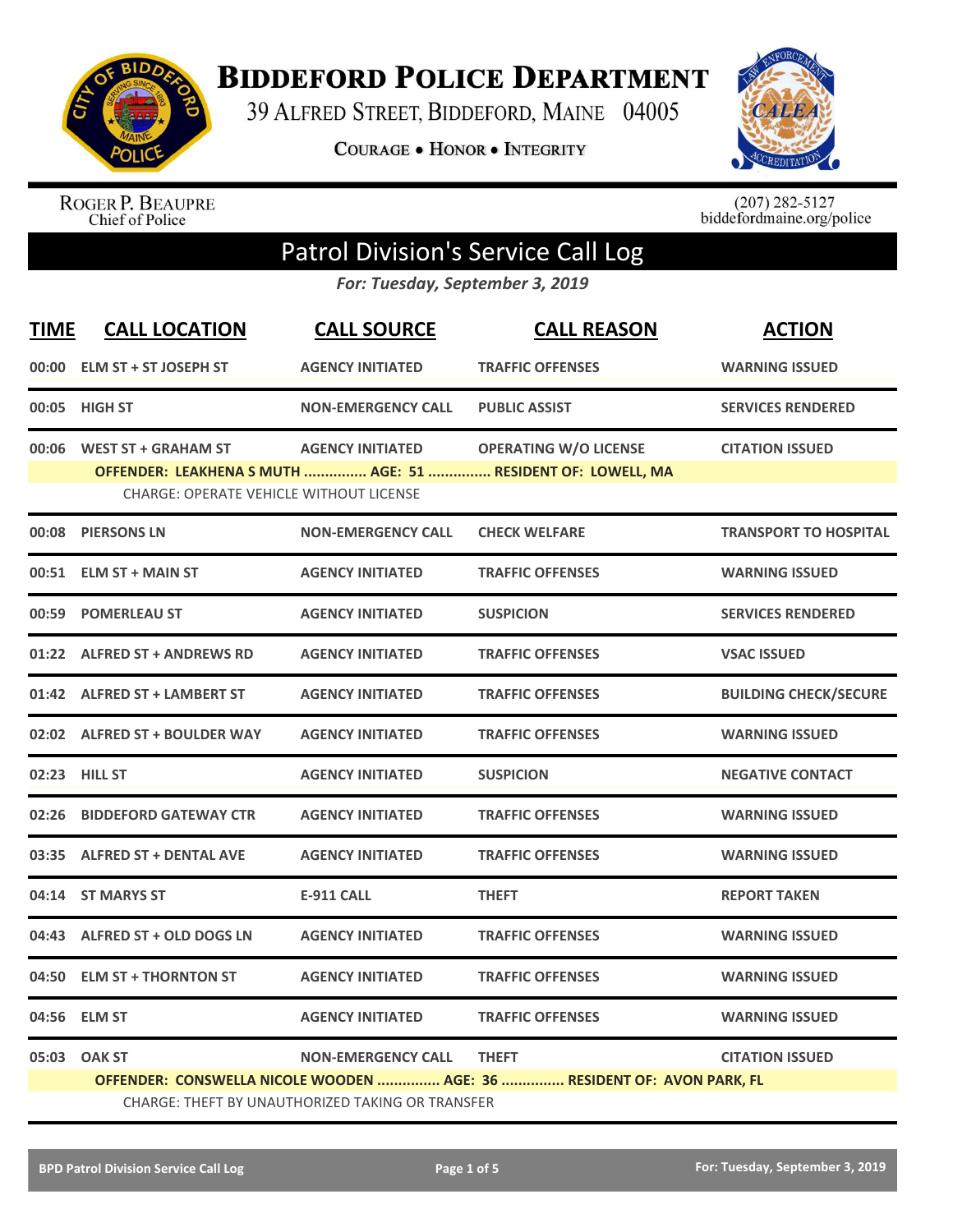| <b>TIME</b> | <b>CALL LOCATION</b>           | <b>CALL SOURCE</b>                            | <b>CALL REASON</b>                                            | <b>ACTION</b>                |
|-------------|--------------------------------|-----------------------------------------------|---------------------------------------------------------------|------------------------------|
|             | 05:31 MAIN ST + LINCOLN ST     | <b>AGENCY INITIATED</b>                       | <b>ANIMAL COMPLAINT</b>                                       | <b>SERVICES RENDERED</b>     |
|             | 05:33 ALFRED ST + EDWARDS AVE  | <b>AGENCY INITIATED</b>                       | <b>TRAFFIC OFFENSES</b>                                       | <b>WARNING ISSUED</b>        |
|             | 06:02 ALFRED ST                | <b>AGENCY INITIATED</b>                       | <b>TRAFFIC OFFENSES</b>                                       | <b>WARNING ISSUED</b>        |
|             | 06:27 HEDLEY REYNOLDS WAY      | <b>E-911 CALL</b>                             | 911 MISUSE                                                    | <b>SERVICES RENDERED</b>     |
|             | 06:29 ALFRED ST                | <b>WALK-IN AT STATION</b>                     | <b>ARTICLES LOST/FOUND</b>                                    | <b>SERVICES RENDERED</b>     |
|             | 06:30 POOL ST + DECARY RD      | <b>AGENCY INITIATED</b>                       | <b>TRAFFIC OFFENSES</b>                                       | <b>REPORT TAKEN</b>          |
|             | 06:58 WEST ST                  | <b>NON-EMERGENCY CALL</b>                     | <b>ANIMAL COMPLAINT</b>                                       | <b>SERVICES RENDERED</b>     |
|             | 07:19 ALFRED ST                | <b>AGENCY INITIATED</b>                       | <b>TRAFFIC OFFENSES</b>                                       | <b>WARNING ISSUED</b>        |
|             | 07:30 ALFRED ST                | <b>AGENCY INITIATED</b>                       | <b>TRAFFIC OFFENSES</b>                                       | <b>WARNING ISSUED</b>        |
|             | 07:36 ALFRED ST                | <b>AGENCY INITIATED</b>                       | <b>TRAFFIC OFFENSES</b>                                       | <b>VSAC ISSUED</b>           |
|             | 07:42 SOUTH ST                 | <b>AGENCY INITIATED</b>                       | <b>TRAFFIC OFFENSES</b>                                       | <b>VSAC ISSUED</b>           |
|             | 07:51 ELM ST                   | <b>AGENCY INITIATED</b>                       | <b>TRAFFIC OFFENSES</b>                                       | <b>VSAC ISSUED</b>           |
|             | 07:56 PRECOURT ST + BAKERS WAY | <b>NON-EMERGENCY CALL</b>                     | <b>CHECK WELFARE</b>                                          | <b>SERVICES RENDERED</b>     |
|             | 08:04 ALFRED ST                | <b>RADIO</b>                                  | <b>PUBLIC ASSIST</b>                                          | <b>SERVICES RENDERED</b>     |
|             | 08:10 PRECOURT ST              | <b>AGENCY INITIATED</b>                       | <b>TRAFFIC OFFENSES</b>                                       | <b>VSAC ISSUED</b>           |
|             | 08:19 LUNT ST + MAIN ST        | <b>NON-EMERGENCY CALL</b>                     | <b>SUSPICION</b>                                              | <b>REPORT TAKEN</b>          |
|             | 08:23 HILL ST                  | <b>AGENCY INITIATED</b>                       | <b>TRAFFIC OFFENSES</b>                                       | <b>VSAC ISSUED</b>           |
|             | 08:34 MAY ST                   | <b>AGENCY INITIATED</b>                       | <b>TRAFFIC OFFENSES</b>                                       | <b>WARNING ISSUED</b>        |
|             | 08:40 ADAMS ST                 |                                               | NON-EMERGENCY CALL VIOL PROTECTION FROM ABUSE                 | <b>REPORT TAKEN</b>          |
|             | CHARGE: PROBATION HOLD         | CHARGE: VIOLATING PROTECTION FROM ABUSE ORDER | OFFENDER: TYLER D MALMSTROM  AGE: 28  RESIDENT OF: SEBAGO. ME |                              |
|             | 08:43 WEST COLE RD             | <b>AGENCY INITIATED</b>                       | <b>TRAFFIC OFFENSES</b>                                       | <b>VSAC ISSUED</b>           |
|             | 08:43 SOUTH ST                 | <b>NON-EMERGENCY CALL</b>                     | <b>PARKING COMPLAINT</b>                                      | <b>PARKING TICKET ISSUED</b> |
|             | 08:56 CUTTS ST + ELM ST        | <b>NON-EMERGENCY CALL</b>                     | <b>CHECK WELFARE</b>                                          | <b>GONE ON ARRIVAL</b>       |
|             | 08:59 ELM ST                   | <b>AGENCY INITIATED</b>                       | <b>TRAFFIC OFFENSES</b>                                       | <b>VSAC ISSUED</b>           |
|             | <b>10:20 HILL ST</b>           | <b>AGENCY INITIATED</b>                       | <b>TRAFFIC OFFENSES</b>                                       | <b>VSAC ISSUED</b>           |
|             | 10:44 ROCKY WAY                | E-911 CALL                                    | 911 MISUSE                                                    | <b>NEGATIVE CONTACT</b>      |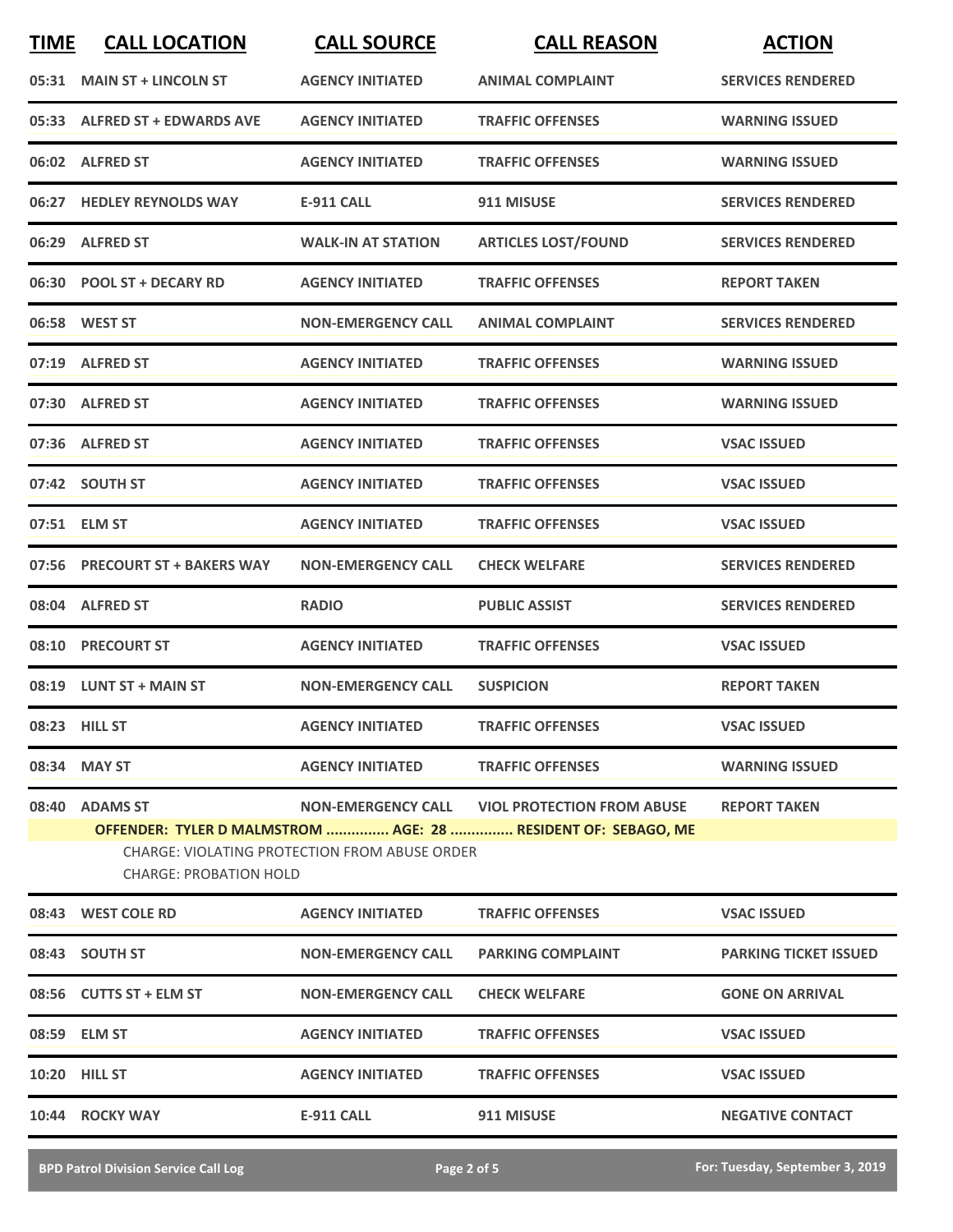| <b>TIME</b> | <b>CALL LOCATION</b>                                  | <b>CALL SOURCE</b>        | <b>CALL REASON</b>             | <b>ACTION</b>                |
|-------------|-------------------------------------------------------|---------------------------|--------------------------------|------------------------------|
|             | <b>11:09 MAIN ST</b>                                  | <b>WALK-IN AT STATION</b> | <b>PAPERWORK</b>               | <b>SERVICES RENDERED</b>     |
|             | <b>11:59 MAIN ST</b>                                  | <b>NON-EMERGENCY CALL</b> | <b>ANIMAL COMPLAINT</b>        | <b>NEGATIVE CONTACT</b>      |
|             | 12:02 ALFRED ST                                       | <b>NON-EMERGENCY CALL</b> | <b>VIOL OF BAIL CONDITIONS</b> | <b>SERVICES RENDERED</b>     |
|             | $12:12$ MAIN ST                                       | <b>NON-EMERGENCY CALL</b> | <b>PARKING COMPLAINT</b>       | <b>SERVICES RENDERED</b>     |
|             | 12:22 SOUTH ST                                        | <b>AGENCY INITIATED</b>   | <b>TRAFFIC OFFENSES</b>        | <b>WARNING ISSUED</b>        |
|             | 12:29 SOUTH ST                                        | <b>AGENCY INITIATED</b>   | <b>TRAFFIC OFFENSES</b>        | <b>VSAC ISSUED</b>           |
|             | 12:42 SOUTH ST + HAYFIELD RD                          | <b>AGENCY INITIATED</b>   | <b>TRAFFIC OFFENSES</b>        | <b>VSAC ISSUED</b>           |
|             | 12:52 SOUTH ST                                        | <b>AGENCY INITIATED</b>   | <b>TRAFFIC OFFENSES</b>        | <b>WARNING ISSUED</b>        |
|             | 13:01 SOUTH ST                                        | <b>AGENCY INITIATED</b>   | <b>TRAFFIC OFFENSES</b>        | <b>WARNING ISSUED</b>        |
|             | 13:06 SOUTH ST                                        | <b>E-911 CALL</b>         | <b>VIOL OF BAIL CONDITIONS</b> | <b>NO VIOLATION</b>          |
|             | 13:14 WEST ST                                         | <b>NON-EMERGENCY CALL</b> | <b>BURGLARY</b>                | <b>REPORT TAKEN</b>          |
|             | 13:19 SOUTH ST                                        | <b>AGENCY INITIATED</b>   | <b>TRAFFIC OFFENSES</b>        | <b>WARNING ISSUED</b>        |
|             | 13:25 SOUTH ST                                        | <b>AGENCY INITIATED</b>   | <b>TRAFFIC OFFENSES</b>        | <b>WARNING ISSUED</b>        |
|             | 13:32 SOUTH ST                                        | <b>AGENCY INITIATED</b>   | <b>TRAFFIC OFFENSES</b>        | <b>WARNING ISSUED</b>        |
|             | 13:38 SOUTH ST + WESTMORE AVE                         | <b>AGENCY INITIATED</b>   | <b>TRAFFIC OFFENSES</b>        | <b>VSAC ISSUED</b>           |
|             | 13:54 SOUTH ST                                        | <b>AGENCY INITIATED</b>   | <b>TRAFFIC OFFENSES</b>        | <b>WARNING ISSUED</b>        |
|             | 13:56 SOUTH ST                                        | <b>AGENCY INITIATED</b>   | <b>TRAFFIC OFFENSES</b>        | <b>WARNING ISSUED</b>        |
|             | 14:04 MAY ST + ORCHARD ST                             | <b>AGENCY INITIATED</b>   | <b>TRAFFIC OFFENSES</b>        | <b>VSAC ISSUED</b>           |
|             | 14:44 SOUTH ST + SOUTHVIEW DR                         | <b>AGENCY INITIATED</b>   | <b>TRAFFIC OFFENSES</b>        | <b>WARNING ISSUED</b>        |
|             | 14:53 SOUTH ST                                        | <b>AGENCY INITIATED</b>   | <b>TRAFFIC OFFENSES</b>        | <b>WARNING ISSUED</b>        |
|             | 15:01 RIVER RD + SOUTH ST                             | <b>AGENCY INITIATED</b>   | <b>TRAFFIC OFFENSES</b>        | <b>WARNING ISSUED</b>        |
|             | 15:03 ALFRED ST + MEDICAL CENTER D NON-EMERGENCY CALL |                           | <b>CHECK WELFARE</b>           | <b>TRANSPORT TO HOSPITAL</b> |
|             | 15:07 SOUTH ST                                        | <b>AGENCY INITIATED</b>   | <b>TRAFFIC OFFENSES</b>        | <b>WARNING ISSUED</b>        |
|             | <b>15:10 WASHINGTON ST</b>                            | <b>RADIO</b>              | <b>CHECK WELFARE</b>           | <b>SERVICES RENDERED</b>     |
|             | <b>15:10 MAIN ST</b>                                  | <b>WALK-IN AT STATION</b> | <b>ARTICLES LOST/FOUND</b>     | <b>SERVICES RENDERED</b>     |
|             | 15:12 SOUTH ST + COUNTRY DR                           | <b>AGENCY INITIATED</b>   | <b>TRAFFIC OFFENSES</b>        | <b>WARNING ISSUED</b>        |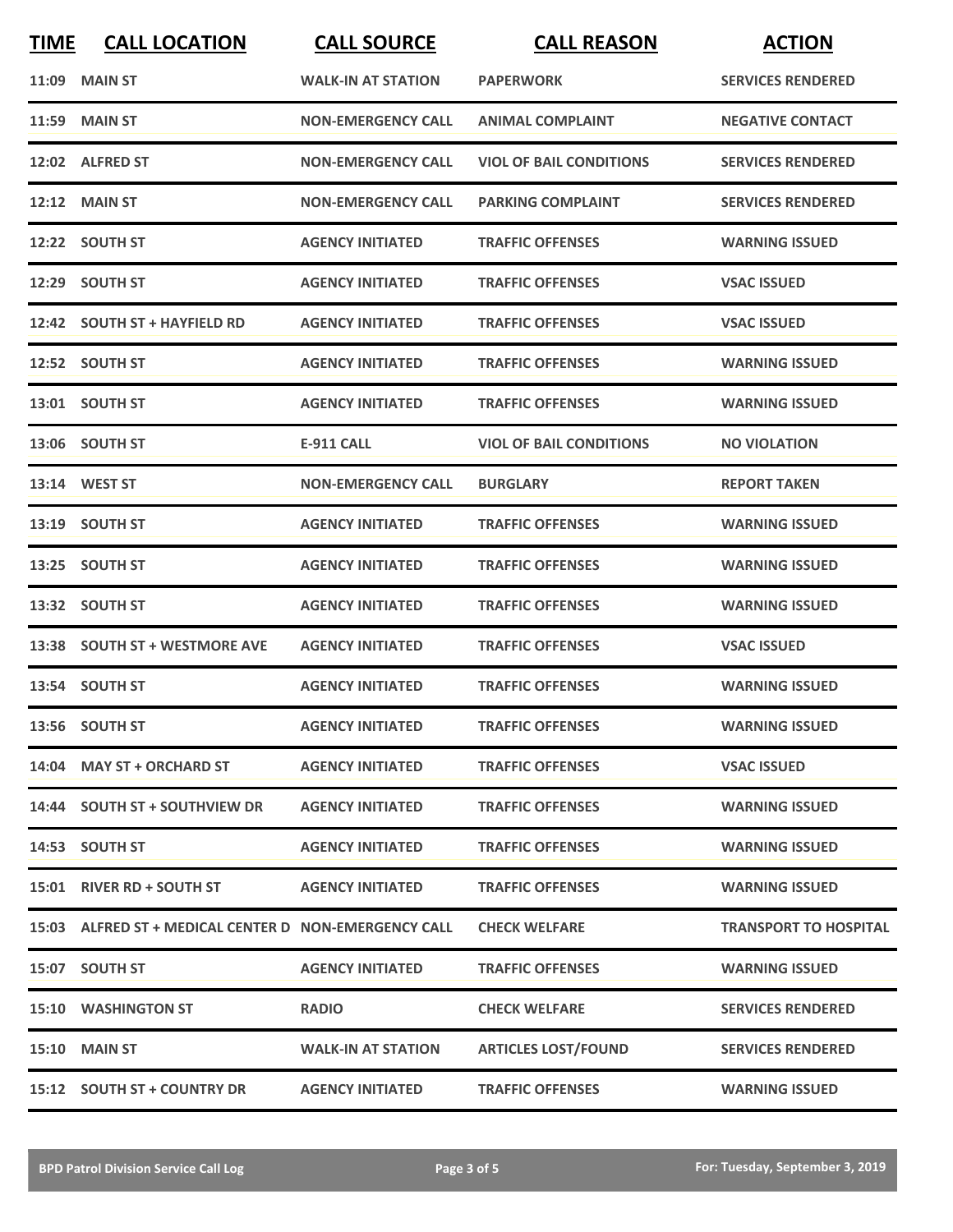| <b>TIME</b> | <b>CALL LOCATION</b>                                | <b>CALL SOURCE</b>             | <b>CALL REASON</b>                                                 | <b>ACTION</b>             |
|-------------|-----------------------------------------------------|--------------------------------|--------------------------------------------------------------------|---------------------------|
|             | 15:17 ALFRED ST                                     | <b>WALK-IN AT STATION</b>      | <b>ALL OTHER</b>                                                   | <b>SERVICES RENDERED</b>  |
|             | 15:21 ELM ST + DARTMOUTH ST                         | <b>NON-EMERGENCY CALL</b>      | <b>DISABLED VEHICLE</b>                                            | <b>REMOVED HAZARD</b>     |
|             | 15:23 BRIDGE RD + LEIGHTON POINT L AGENCY INITIATED |                                | <b>TRAFFIC OFFENSES</b>                                            | <b>WARNING ISSUED</b>     |
|             | 15:24 MAPLEWOOD AVE + SOUTH ST                      | <b>AGENCY INITIATED</b>        | <b>TRAFFIC OFFENSES</b>                                            | <b>WARNING ISSUED</b>     |
|             | <b>15:29 WENTWORTH ST</b>                           | <b>WALK-IN AT STATION</b>      | <b>CRIM THREAT / TERRORIZING</b>                                   | <b>REPORT TAKEN</b>       |
|             | 15:33 ALFRED ST                                     | <b>NON-EMERGENCY CALL</b>      | <b>PAPERWORK</b>                                                   | <b>PAPERWORK SERVED</b>   |
|             | 15:36 SOUTH ST + WESTMORE AVE                       | <b>AGENCY INITIATED</b>        | <b>TRAFFIC OFFENSES</b>                                            | <b>VSAC ISSUED</b>        |
|             | 15:49 MAY ST + DARTMOUTH ST                         | <b>AGENCY INITIATED</b>        | <b>TRAFFIC OFFENSES</b>                                            | <b>WARNING ISSUED</b>     |
|             | 15:55 SOUTH ST + MAY ST                             | <b>AGENCY INITIATED</b>        | <b>TRAFFIC OFFENSES</b>                                            | <b>WARNING ISSUED</b>     |
|             | 15:59 ANDREWS RD                                    | <b>E-911 CALL</b>              | 911 MISUSE                                                         | <b>NO ACTION REQUIRED</b> |
|             | 16:09 POOL ST                                       | <b>E-911 CALL</b>              | 911 MISUSE                                                         | <b>WARNING ISSUED</b>     |
|             | 16:38 CLIFFORD ST                                   | <b>E-911 CALL</b>              | 911 MISUSE                                                         | <b>UNABLE TO LOCATE</b>   |
|             | 16:40 POOL ST + HEDLEY REYNOLDS W AGENCY INITIATED  |                                | <b>TRAFFIC OFFENSES</b>                                            | <b>WARNING ISSUED</b>     |
|             | 17:08 ELM ST                                        | <b>NON-EMERGENCY CALL</b>      | <b>DOMESTIC COMPLAINTS</b>                                         | <b>REPORT TAKEN</b>       |
|             | 17:37 ALFRED ST                                     | <b>NON-EMERGENCY CALL</b>      | <b>ALL OTHER</b>                                                   | <b>SERVICES RENDERED</b>  |
|             | 17:55 SACO FALLS WAY                                | NON-EMERGENCY CALL TRESPASSING |                                                                    | <b>CITATION ISSUED</b>    |
|             | <b>CHARGE: CRIMINAL TRESPASS</b>                    |                                | OFFENDER: DUSTIN KENNETH KING  AGE: 31  RESIDENT OF: BIDDEFORD, ME |                           |
|             | 17:57 ALFRED ST                                     | <b>WALK-IN AT STATION</b>      | <b>THEFT</b>                                                       | <b>REPORT TAKEN</b>       |
|             | 18:15 RAY ST                                        | <b>E-911 CALL</b>              | <b>ANIMAL COMPLAINT</b>                                            | <b>NO ACTION REQUIRED</b> |
|             | 19:22 ALFRED ST + GRAHAM ST                         | <b>AGENCY INITIATED</b>        | <b>TRAFFIC OFFENSES</b>                                            | <b>WARNING ISSUED</b>     |
|             | 19:34 SOUTH ST                                      | <b>E-911 CALL</b>              | <b>JUVENILE OFFENSES</b>                                           | <b>SERVICES RENDERED</b>  |
|             | 19:46 BIRCH ST                                      | <b>NON-EMERGENCY CALL</b>      | <b>CHECK WELFARE</b>                                               | <b>SERVICES RENDERED</b>  |
|             | 21:53 ELM ST                                        | <b>AGENCY INITIATED</b>        | <b>TRAFFIC OFFENSES</b>                                            | <b>WARNING ISSUED</b>     |
|             | 21:59 KING ST                                       | <b>NON-EMERGENCY CALL</b>      | <b>PARKING COMPLAINT</b>                                           | <b>SERVICES RENDERED</b>  |
|             | 22:23 GREEN ST                                      | <b>E-911 CALL</b>              | <b>PARKING COMPLAINT</b>                                           | <b>NO ACTION REQUIRED</b> |
|             | 22:42 ALFRED ST                                     | <b>AGENCY INITIATED</b>        | <b>TRAFFIC OFFENSES</b>                                            | <b>WARNING ISSUED</b>     |